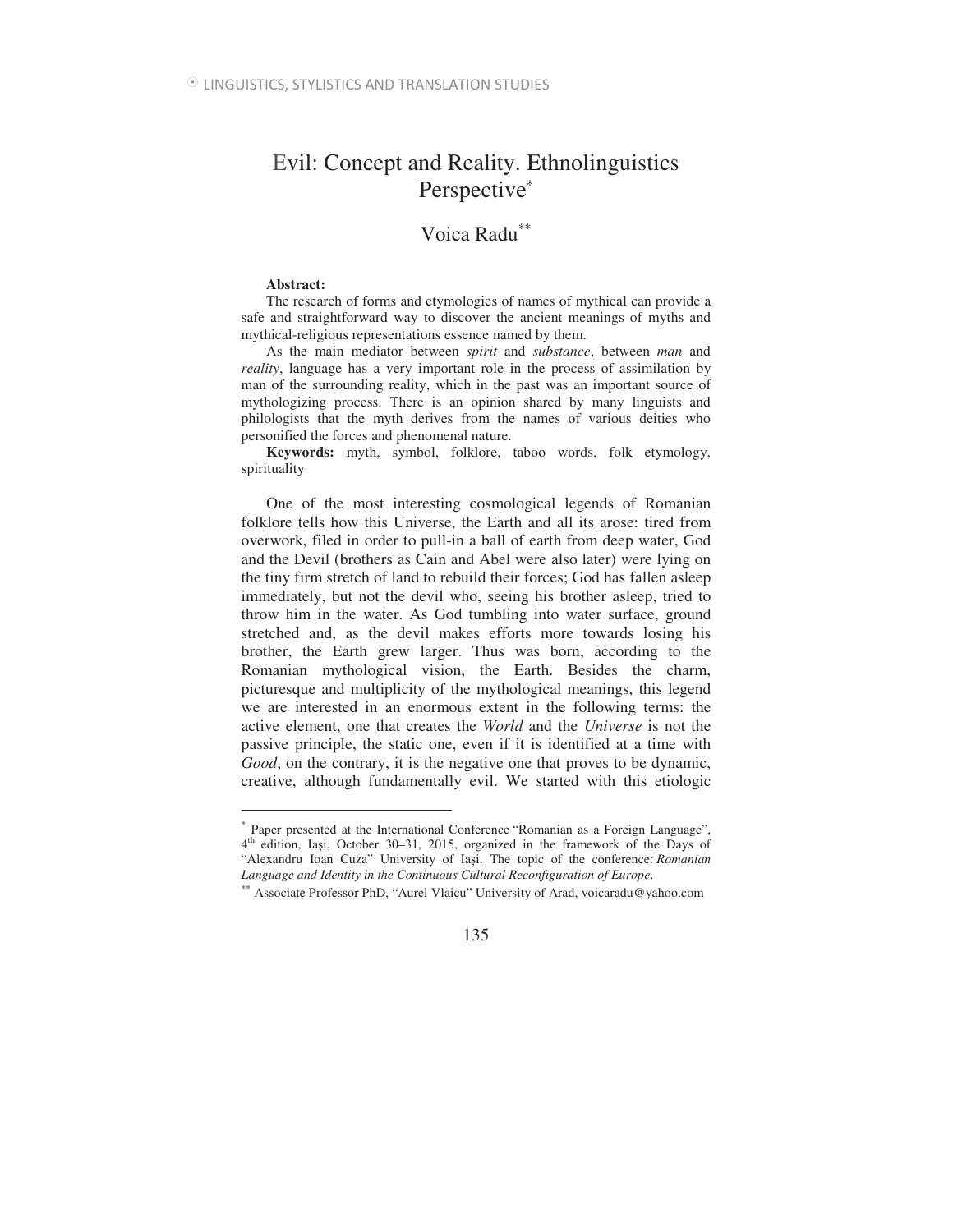example because it serves to delineate both main segments of the discussed concept: what presents interest is not the sterile evil, the absolute negation itself, pointless (and destructive, therefore, absolutely) but that negative one (to the extent that the term supports determinants) that proves creator, having on its side Lucifer's force, even if it is stigmatized by sin (in fact, sin is part of the human being, as a status, definition and concept).

Regarding *Evil* conceptually, we will not deal, therefore, the evil that particularly concerned today in the contemporary world and which is fundamentally social and generated by a certain structure of the nowadays society. We will not dwell at all on the huge evil that man creates through countless wars, increasingly sophisticated and destructive, ignoring the laws that rule nature, and therefore, consciously or not, making a real anti-ecological politics, destroying at large scale what we now call the environment, but it always and forever wore the name of *Nature*. We will not talk about the *Evil* that represents the almost total disappearance of solidarity, which transforms contemporary individual into an isolated, singular, being which always "lurking". What will interest us, especially, is mostly cultural, spiritual and ultimately aesthetic concept. Its "productivity", in other words, in terms of the cultural history of mankind, its function in terms of aesthetics history. An analysis of the concept on this background is in an intimate relationship with its semantic evolution, with lexical-semantic field that configures the *Evil*.

The subject aroused our interest about its enormous generosity. Besides the today satanic religious currents that have at least the merit to show, beyond any social hypocrisy, whose side they are, i.e. absolute *Evil*, in all of human history, no one declares on the *Evil* side. In each case, be as far removed from good intentions or the idea of kindness, generosity etc., those who defend it find a grain of truth, thus justifying the personal attitude and, finally, it turns, like snowball, in an avalanche. In a world where everyone is right, nobody, actually, is right. This is the world we live in. Disastrous as political and social context, it is extremely fertile on aesthetic perspective. Modernity is the era in which *Evil* has full rights and Satan is no longer chased in every hiding place game of the text, but instead, he is sought, worshipped and sat, most often, prominently, in the place of "good". We just want to mention socio-historical context in which we stand. We want to illustrate that those who declared themselves on the side of *Evil* produced, perhaps not as many spiritual goods, however, many of them valuable, culturally. We do not have any intention to justify *Evil*, to motivate, from any point of view. We would just like to point out that often, *negation*, in the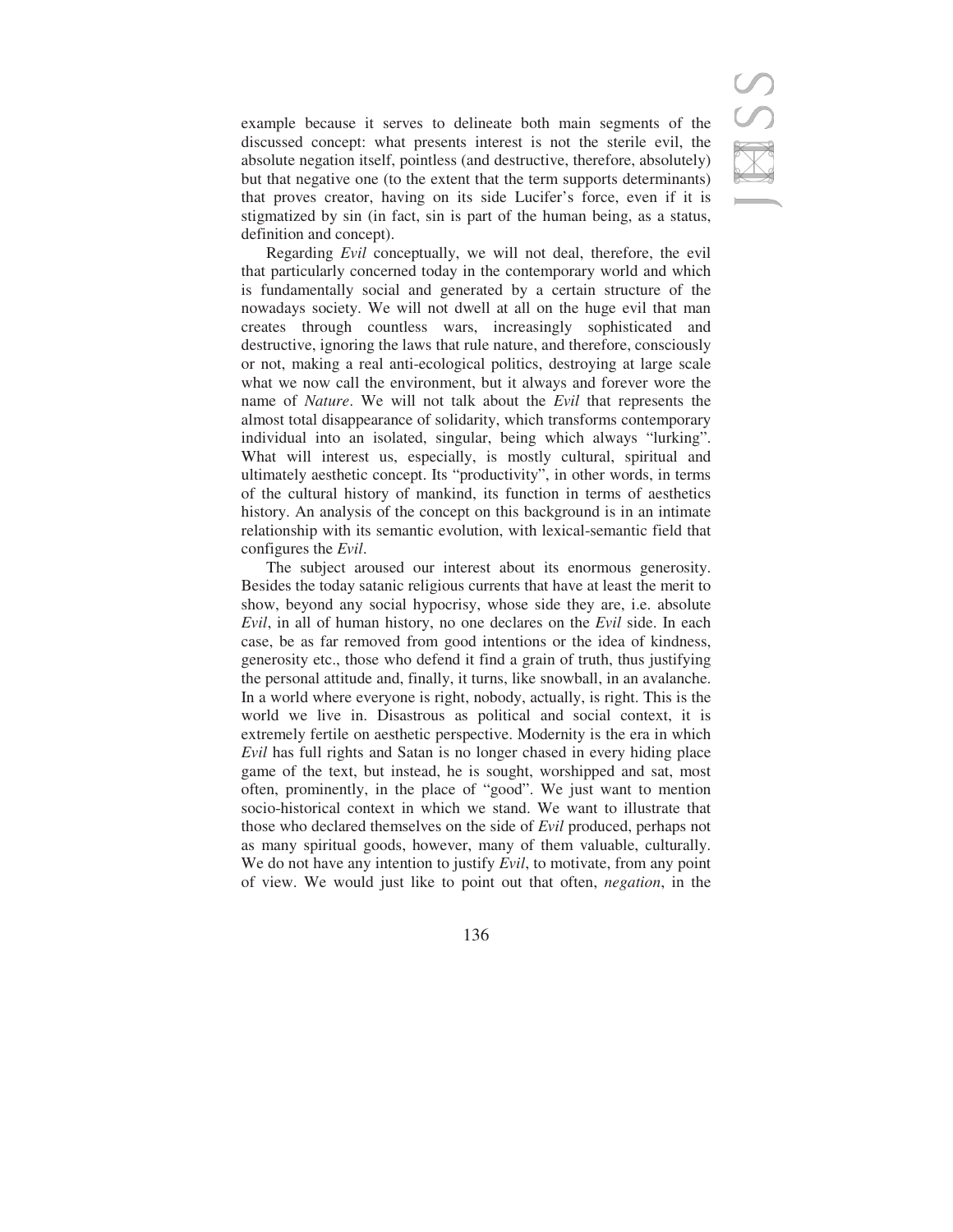cultural, spiritual and literary level was more fertile than common sense and humble consent. About negation, evil, sin entire libraries have been written, the present paper will not be able to enrich them too much, of course. We still want to emphasize one of the our thoughts: discovering the fecund role of genius of evil, on social scale, occurs when man loses the sense of sacred, ceases to fully continue its existence in a community and the awareness of this painful reality is identified, in fact, as a second (this time final) expulsion from Paradise, for the death of *hommo religiosus* identifies, in fact (we think), with the moment when the human being no longer nurtures the nostalgia of Paradise lost.

The mythological "history" of domain confronts us with outstanding figures of world religions, illustrating *Evil*: *Satan, devil, demons, Cain* and *Abel*, with everything that brings their presence and action in the world: sin, evil, death.

In terms mythological, evil, sin, guilt are extremely "productive". Almost there is no mythological system that does not have the basic primary fault, a slaughtered deity, a murdered brother, a crime. Moreover, not only the act of murder is "beneficial" from cosmological perspective (members of the body of the murdered turns parts of the Earth  $-$  waters, rivers, mountains etc.), but most often the culprit, murderer, killer is actually retained by the collective memory as the maker of the respective worlds. We will not dwell on the subject because it is too broad and does not constitute, in fact, interest of the paper. If we catch these issues it is to emphasize the motif in all major religious systems of the world, and in founding rituals or legends. In the following we refer to great names of creation, of course different structure and positions in the primordial act of creation, namely *Satan* and *God*.

Starting right from his name, extremely varied, at first glance, but belonging, apparently, the same Indo-European root, the name *Satan* denotes something that is opposed to, the contradiction, a permanent adversary, first of God then, after he will be defeated, of man who is created in the "image and likeness of God":

*Satan: Seth (Sueth*) in Egypt, *Satanael* in the *Bible*, *Semyaza* in the *Book of Enoch*, Saturnus for Romans, *Pashutan* in Iran, *Sootan* in the Mayan myths, *Sheitan* in Islam. Among the devils and demons, *Satan* represents, by antonomasia, the opponent, the adversary as arrogant as he is wicked (Kernbach, 1989: 846).

In fact, what it ultimately compromise *Satan*, assimilating him forever with the principle of evil, of absolute evil is not, simply, the opponent position, (the term exists, in fact, as a legal concept), but the fact of opposing God, who created the World. He will remain an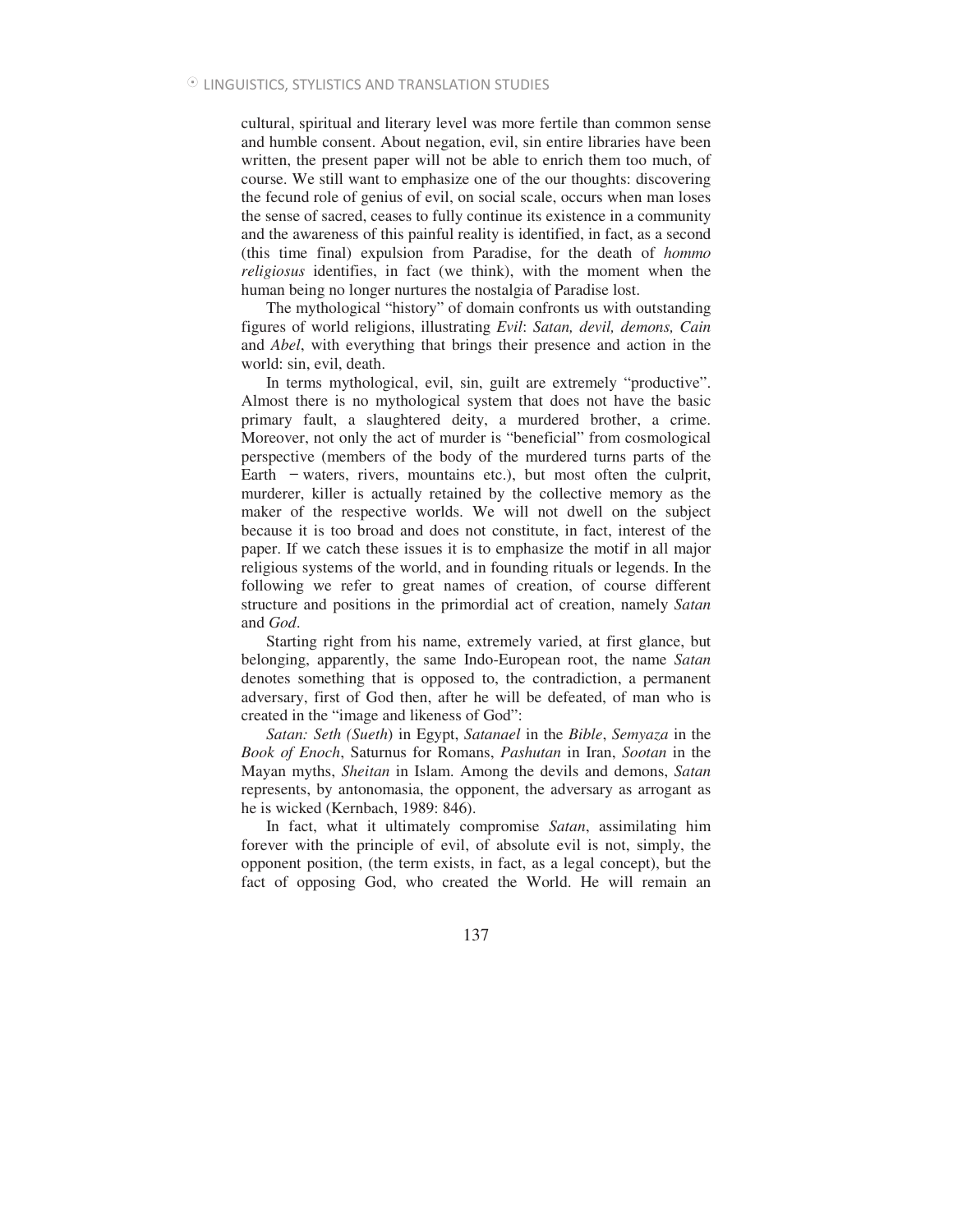*adversary of God*, but being defeated by Him (the fight between brothers-gods-creators is not new in Christian mythology), *Satan* will focus attention henceforth on God's creation, namely on man, weaker and always (after original sin) keen on temptation and sin:

 The term shall appoint increasingly longer, an evil being, becoming proper name (at first it was legal term denoting an opponent), that the power of evil, synonymous with the *Devil*, the *snake*, other designations of the spirit of Evil. *Satan* tempts man to push into sin, like the *Serpent of Genesis* (Chevalier, Gheerbrandt, 1982: 846).

In other religious systems, too, such as, for example, African religion, Satan is the principle of evil which, however, this time, does not preclude the Godhead, which is mighty, invincible. The reason is, however, somewhat different from Christian mythology and especially to apocryphal legends concerning Creation (and according to which Satan and God were brothers with equal powers, Satan lost, then, the powers in the encounter with God).

In African tradition, the word comes from Islam. But here he is not God, for nothing can exist if put against God. Gueno is an evil spirit that works by malicious suggestions and incitation (*Ibidem*: 846).

It must be said that satanic "tradition" has roots in *illo tempore*. It comes from distant, mystery, times, when initiation into the divine mysteries was extremely limited, complex and specialized. In these mysteries, *Satan* appears as a linguistic alternative of *Saturn*. That is particularly important because it shows that the whole Satan's "career" in religion refers inevitably to the *principle of fire, of light* of which it is closely connected, whether this light (fire) is understood in the material sense, but especially spiritually.

In the Hermetic tradition, *Satan* is another name for *Saturn*, as a principle of materializing spirit, it is the spirit that cannot elevate, cannot change, falling in substance, the fall of Lucifer, the light bearer (*Ibidem*: 846).

We would understand, then, that celestial light carrier is not actually God, but *Satan, Lucifer*, the bearer of light is the really righteous son of Heaven. This, however, only at first glance. Because, in fact, the light of Satan is not the "good" one, it is a light derived from the primordial light, impure. It generates disorder, even if it attracts, it is seductive. Light from Satan is the primordial sin light and, following this path, man would have met evil with all the consequences and his forces.

The myth of Satan only caught up in what is called, commonly, bad, which is nothing but a Neptunian monster. Its existence, relative to human ignorance, is nothing more than a deviation of primordial light which enveloped in substance, wrapped in obscurity, reflected in human consciousness disorder always tends to become day. This deviation, by the sufferings it causes, may be, nevertheless, the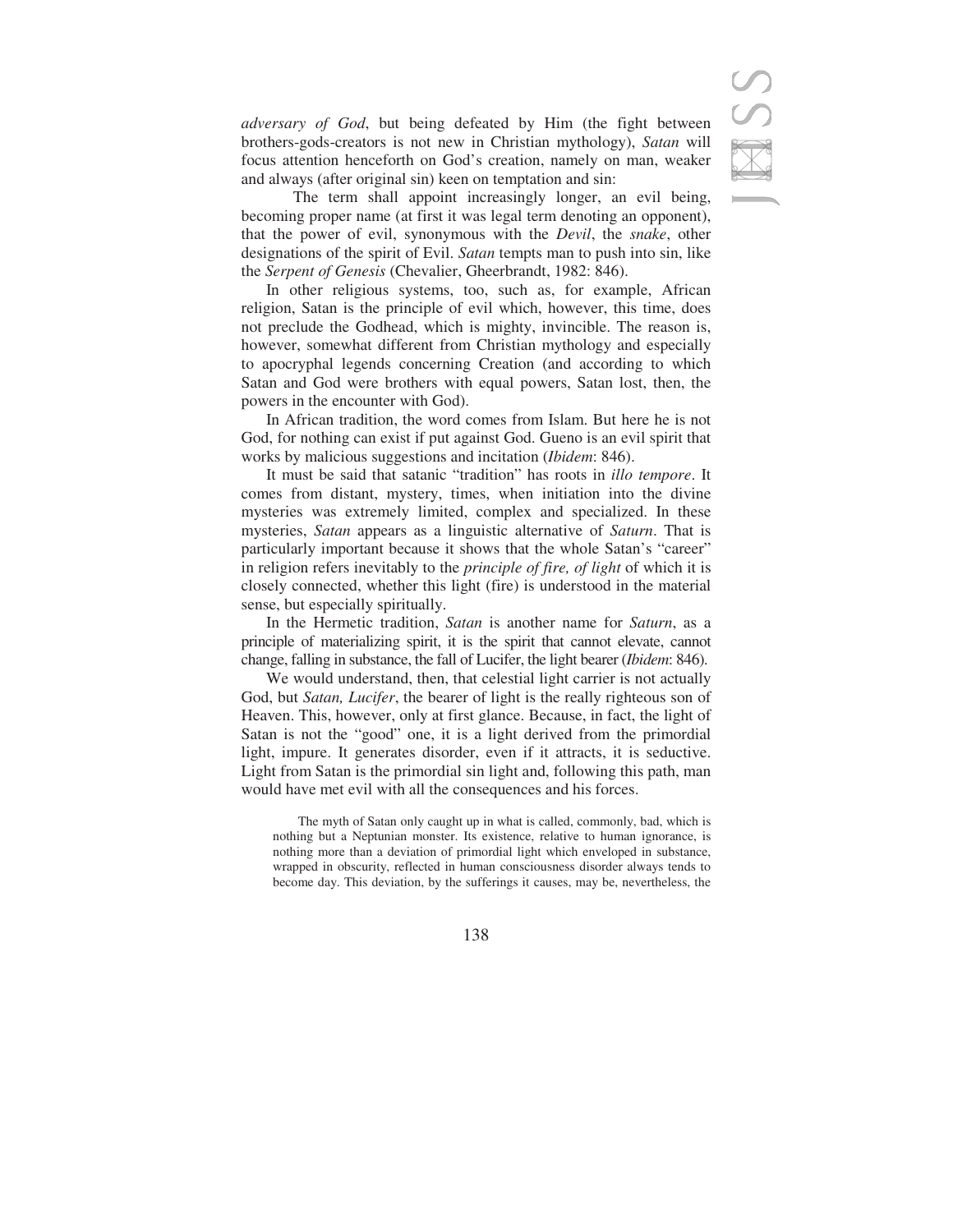mean of recognition of the true values hierarchy and starting point of the transmutation of consciousness, which then becomes able to reflect, this time in pure way, the Light (*Ibidem*: 846–847).

Incidentally, in the tradition of other religions, the one who showed to men, prophets, first of all, would not have been God, because he cannot show people His being, but Satan, God's "brother". What people know, in other words, of the Godhead, is nothing more than the negative side, which is why, in fact, the real reason for which rules the world today is not Good, on the contrary, Evil.

For the Cathars, Satan is the demiurge, the creator of the world. He is the one who appears and speaks to prophets. No sight can catch the good God. There are undoubtedly connections between XII<sup>th</sup> century ascetics Hebrew thinking and Cathars thinking, between it and the Bahir Book, a propos of the cosmic role of Satan, and between Kabbalist demonology and that of the Cathars, on the wives of Satan. Despite the inevitable contacts, the Hebrew scholars of Provence were aware of the chasm that separates them from the Cathars concerning the demons and the evil world, which can only be the work of Satan (*Ibidem*: 846–847).

A "variant" of Satanism is *demonism*:

The demon symbolizes a greater enlightenment than normal rules, allowing to see farther and safer of an irreducible way to arguments (*Ibidem*: 348).

Its power of seduction, of evil origin, is huge because the "stake" is the transcendental light. This is the mirage that lures the lucidity of human mind, it is the treacherous means in Christian tradition, the mindbending devil cheats human reason, this is how, in other words, it gets lost himself, targeting absolute light of Godhead, but the ways, such N. Steinhardt says, are "reckless".

He even authorize the violation of rules of reason on behalf of transcendental light, not only of the order of consciousness, but also that of destiny (*Ibidem*: 348).

But there are voices in patristic literature, which refers to the demonic human being part as a divine accident. Demons would not be anything else than fallen angels, because God, says Pseudo-Denis Areopagitul, could not create the world than perfect, that is entirely good. Therefore, even if demons push on bad things, their essence is angelic:

Pseudo-Denis Areopagitul: Demons are angels who have betrayed their nature, but not bad, either by origin or by nature.

Thus, demons race is not bad, because it conforms to its nature but, on the contrary, because it does not comply.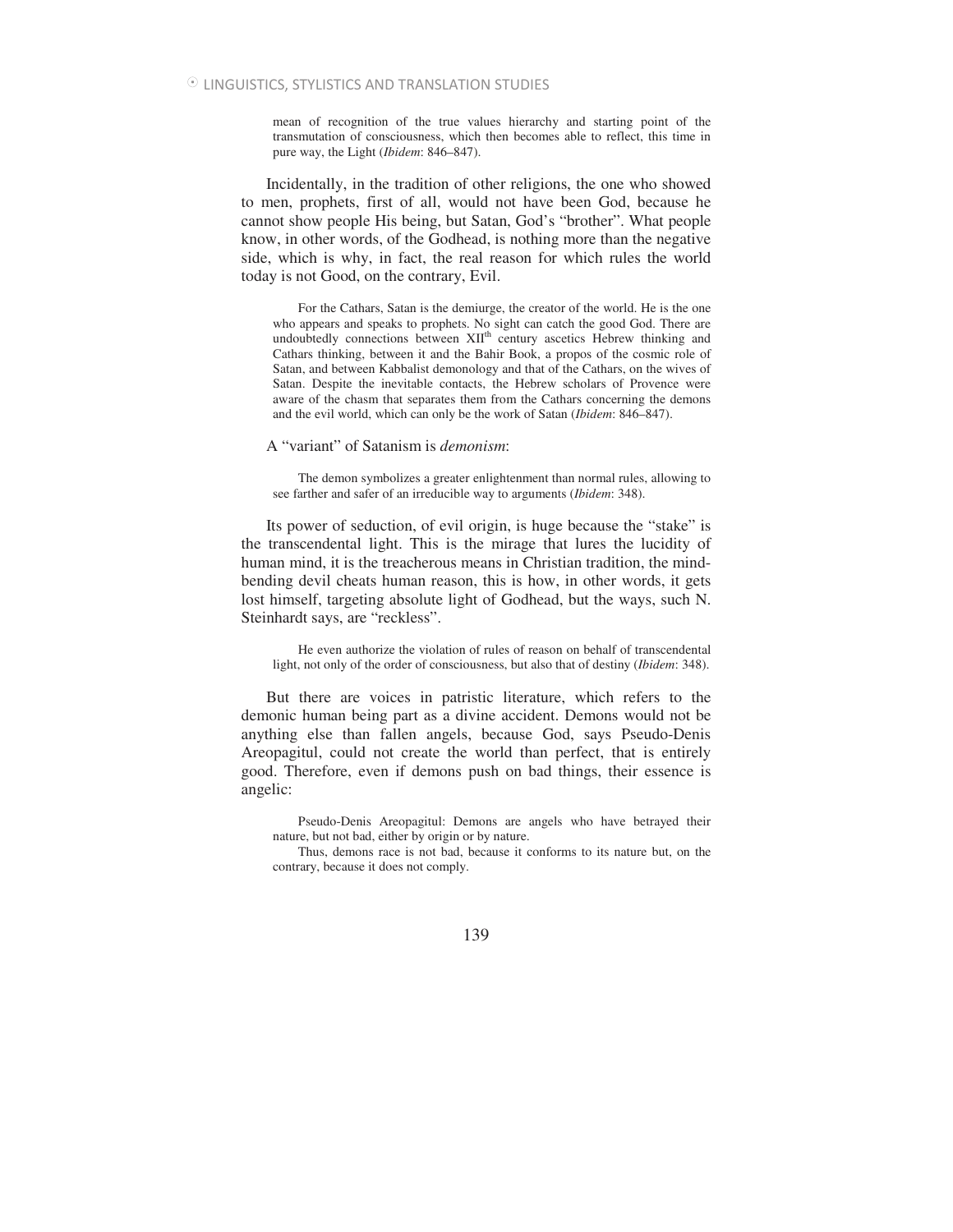The demons reveal themselves to be enemies' of any nature, being's antagonists (*Ibidem*: 348).

*Devil* has a fascinating mythological, folkloric and literary career. He was not in fact identified with *Satan*, as a figure, but as a principle. The world was made, according to the Fathers, by God, harmonic (*symbol* = together). By the act of sin, the devil (*dyabolos* = to split) had its own contribution, the world has become disharmonious. Therefore, the nostalgia of Paradise in any of the major religions is nothing but tinder for harmony towards peace, reconciliation. Evil-inspired life is, on the contrary, disorderly, chaotic and disharmonic.

Devil symbolizes the forces that disturb, shaded, weaken conscience and do regress to an indeterminate and ambivalence.

The devil is the symbol of evil, a permanent reduction to a manifest beast, symbolically, spiritual fall.

As divider (devil), a function that also devil complies is exactly the opposite of the symbol, which is to succeed! (*Ibidem*: 342).

The devil has no regrets, no nostalgia of Paradise, he is sufficient to himself, because it is unwise, that haughty:

Because of your beauty your heart is lifted up and for your arrogance you lost wisdom. Therefore I fell you down before kings and deliver thee to scorn (*New Testament, Gospel of Mark*: 17).

The biggest punishment that Lord gave is unrest in the grave, not to have crypt peace, to pursue your destiny with lucidity, you cannot get rid of it nor can you be otherwise, "a nice living eyes dead" and nothing more:

All the kings of the nations lie in glory, each in their abode. And only you are thrown away from your grave, like a worthless branch, like the remains of those who were killed with swords, tossed on tombstones, like a trampled corpse (*New Testament, Gospel of Mark*: 18, 19).

And in the *Koran*, too, the devil is proud, he does not want to listen, does not understand the ordinance of God.

The devil speaks when it is not the right time; he cannot be silent because silence is a sign of absolute wisdom. Silence is the first good deed, is the beginning of good, you cannot be wise, unfriendly of evil, if you cannot listen; those who know how to do it can be wise. No wonder the devil is called by the people the *Unfriendly* (in Romanian: *Nefârtate*), he cannot accompany brotherly anyone, his only relative to those around is subordination, domination, or, for that, you need to talk and not anyway: the devil is a good orator.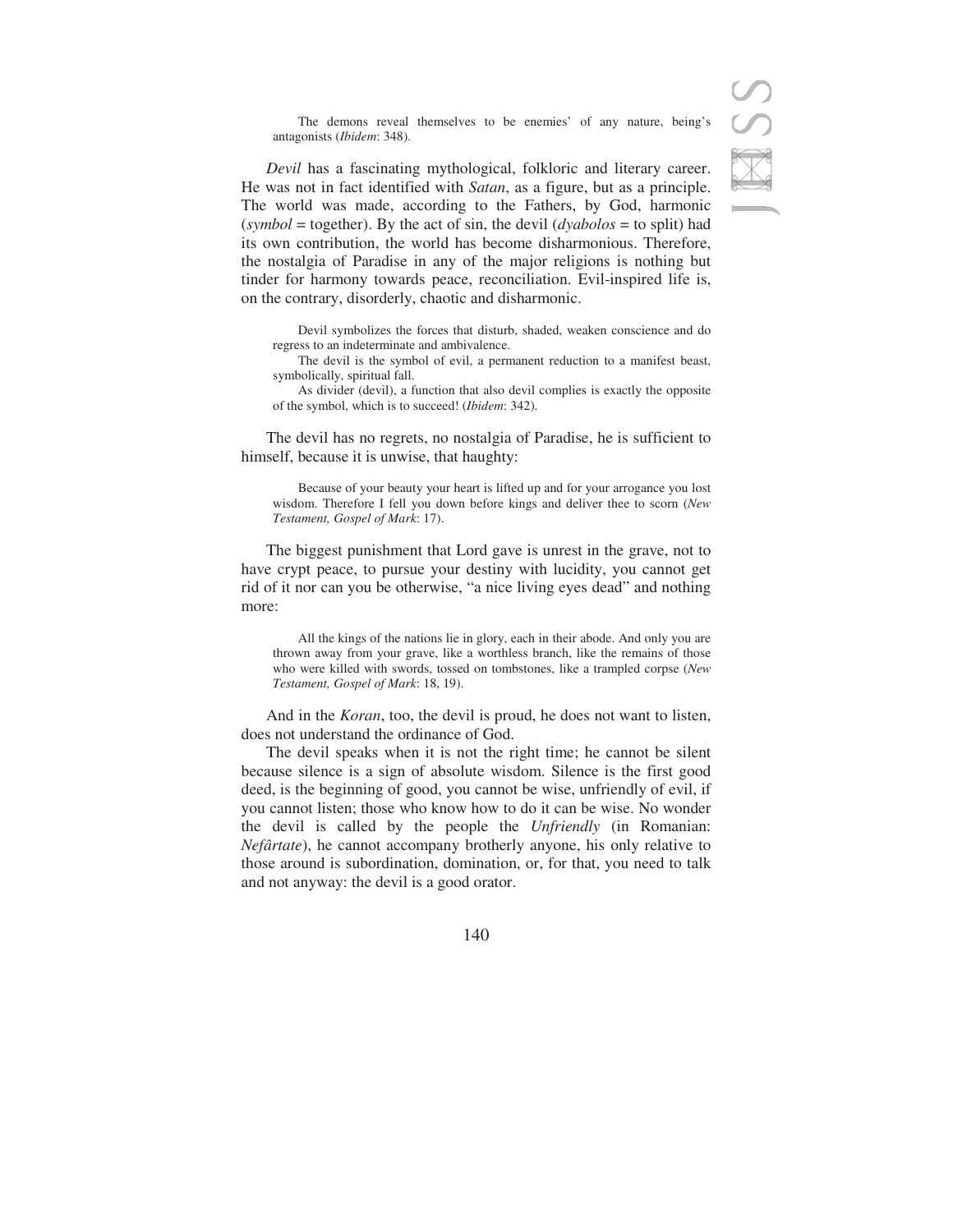Indians call Evil "the assimilation of passion, descent into the endless depths of unrest. Many facts are easily recognizable, are ours, too, other are different: for example, the act of someone ashamed, when he wants to do, when it does, must be reckoned by wise man as a sign of the darkness properties" (Pamfile, 1914: 7).

It should be mentioned here that Christian folklore draws inspiration from more or less heretical sources, ignoring myths and dogmas of the first magnitude for theology (e.g. the only known cosmogony in Southeastern Europe is the dualistic one, that is God-devil pair centered, reflected in Romanian folklore under the name: *Fârtat–Nefârtat* (name that is almost impossible to translate into English, it expresses the capability of being or not a good brother; in Romanian it is created with the help of the negative prefix *ne-*).

In folklore, as we anticipated, the devil is seen as an endless source of evil by continual temptations to submit it to the man, through permanent intervention in his life, until his soul will be lost forever.

Lucifer, in the human heart, protects fornication, love of money, hatred, hypocrisy, pride, greed and woman for greedy man and hell that shed fire from mouth (*Ibidem*, 1914: 25).

Romanian folklore assimilates it, therefore, the most important sources of Evil that have strayed on man from the beginning of the world. He is the one who tempted Adam and Eve, he is the one who taught the man with the wine and hard alcohol, made him lose his mind, to depart from God and inner essence, the divine one:

Christianity gives us as an enemy the devil, evil genius who through lies shattered the happiness of the first humans, Adam and Eve, which prevented Noah to make the ark and then sought to drown him with all floating the waves. Devil is due the invention of wine, too, the enemy of people, and the invention of strong drinks, with the same qualities. He sits in the church and grimaced in humans, to make them laugh and thus to depart from God's love. He is the one who never does monasteries (*Ibidem*, 1914: 42).

 Main character of Romanian mythology and religion, supreme embodiment of Evil and cunning, enemy of God, the *devil* or *demon* is called by the people through an impressive variety of terms, most having euphemistic value. Terms *devil* and *demon* (rom. *drac*) overlap almost perfectly, although different origins and meanings originating.

The word *devil* is bookish and came into Romanian through religious books in Slavonic (dijavolŭ) where a loan from Greek is and where we find  $\delta \alpha \beta \delta \alpha \zeta$  form, meaning "one who divides, that inspire hatred or envy". I. Evseev says that *Satan* "has replaced an old divinity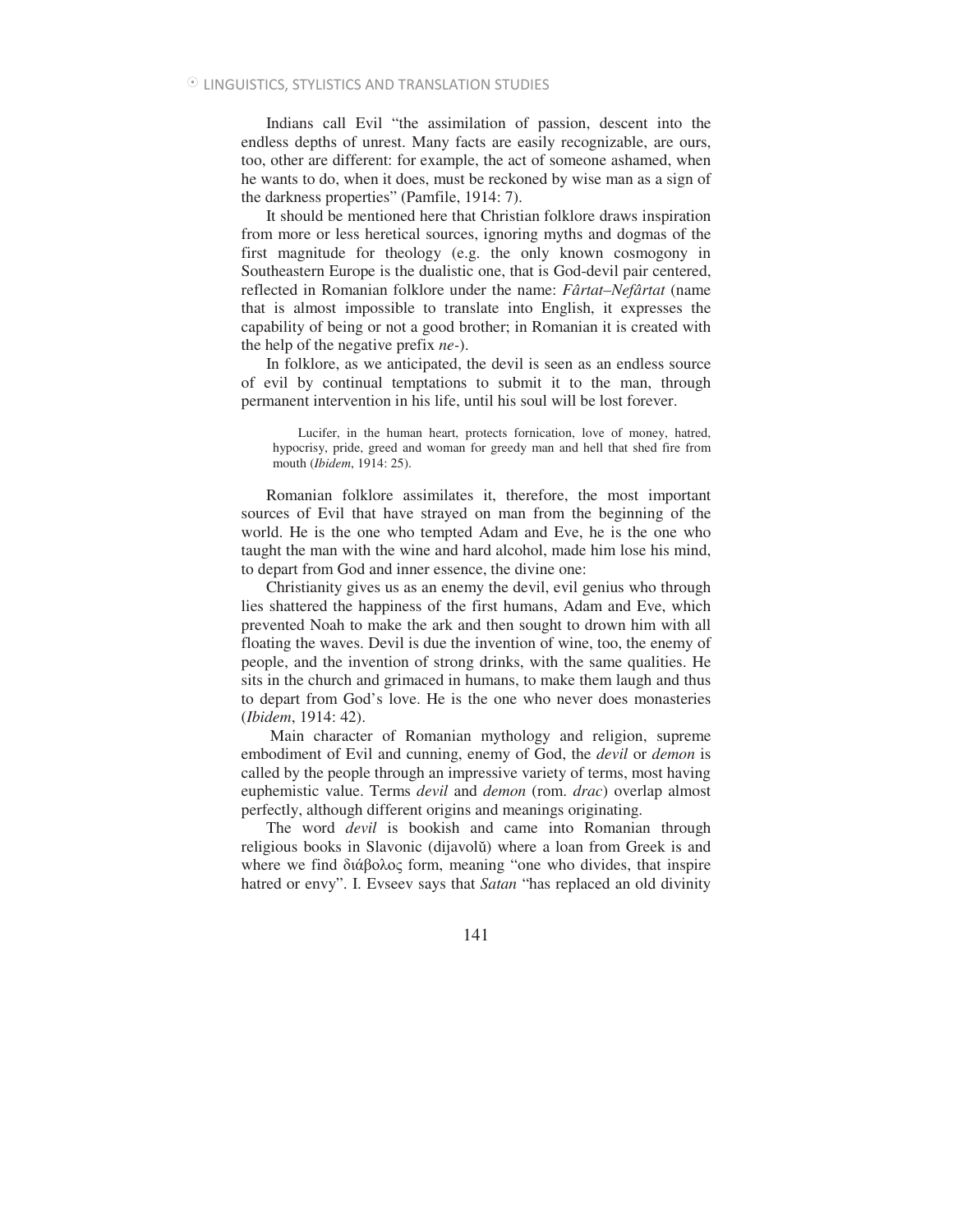of htonian type, which Romanian mythology, based on a cosmological popular legend, told more conventionally *Nefârtatul*".

 The synonym term *devil* (rom. *drac*) is inherited from Latin. *Draco, -nis* had the meaning of "dragon" or designated the protector serpent of the house, being therefore a positive element. Negative connotations arose under the influence of Christianity, handing him the devil attributes.

A special case is the word *demon*, *devil's* partial synonym, as covering their meanings, but it is, in mythical thinking, the genius that inspires desires, passions. For the ancient Greeks, the word *demon, -as* designated a (semi) divine being, identified with ancestral spirits. In Romanian language, the word is a borrowing from Greek and occurs almost exclusively in literary language.

Another name of Evil, of cult origin, fairly common in Romanian mythology, we want to remember, because its attestations in popular language, is *mammon*(a). In apocryphal legends and chants, the name of Syrian origin (where it was the god of abundance) appears in corrupt variants: *Mamora* and popular variants: *marmaroc*, *mamorniță*, *marmoroiul, mamulan*.

The Greek μαμονãς, personification of wealth, is borrowed from Old Slavic meaning "devil". In the north-Slavic area, the word has taken on other meanings, too: pole. *mammon, Mamun* "woman-looking evil spirit, temptation; demon who tortures children and women". From Old Slavic, it enters Romanian language, first entry being the Coresi's, *Four*  Gospels, Brasov, 1560–1561): "One cannot work for God and Mammon, too".

If *demon* and *mammon* are bookish words like *Lucifer* and *Satan*  (<gr. *satanas*< ebr. *satan* "adversary"), the *devil* and the *demon's*  synonymous, they do not fall into this category, because they appear both in literary language, and in the popular one. However, it is interesting to show that they have a special status, because they are, undoubtedly, *taboo* terms. Saying the words *devil/demon* is usually avoided, especially in popular speech, because it was believed that his mere utterance causes the manifestation of the evil. Therefore, the expression was masked by phonetic transformations of the *taboo* word, or by using euphemistic words or phrases. In the popular imagination, the *devil/demon* has horns, tail, bat wings, goat legs, may be lame, has pointed and large ears, it's black, red or green. It's ugly, human enemy. This is exorcised by the power of the charm and sent away "in the desert, in chaos" (I. Evseev).

 Another name known in Romanian folklore to the *devil/demon* is *Scaraoschi* (phonetic variant: *Scaraochi*), whose far origin derived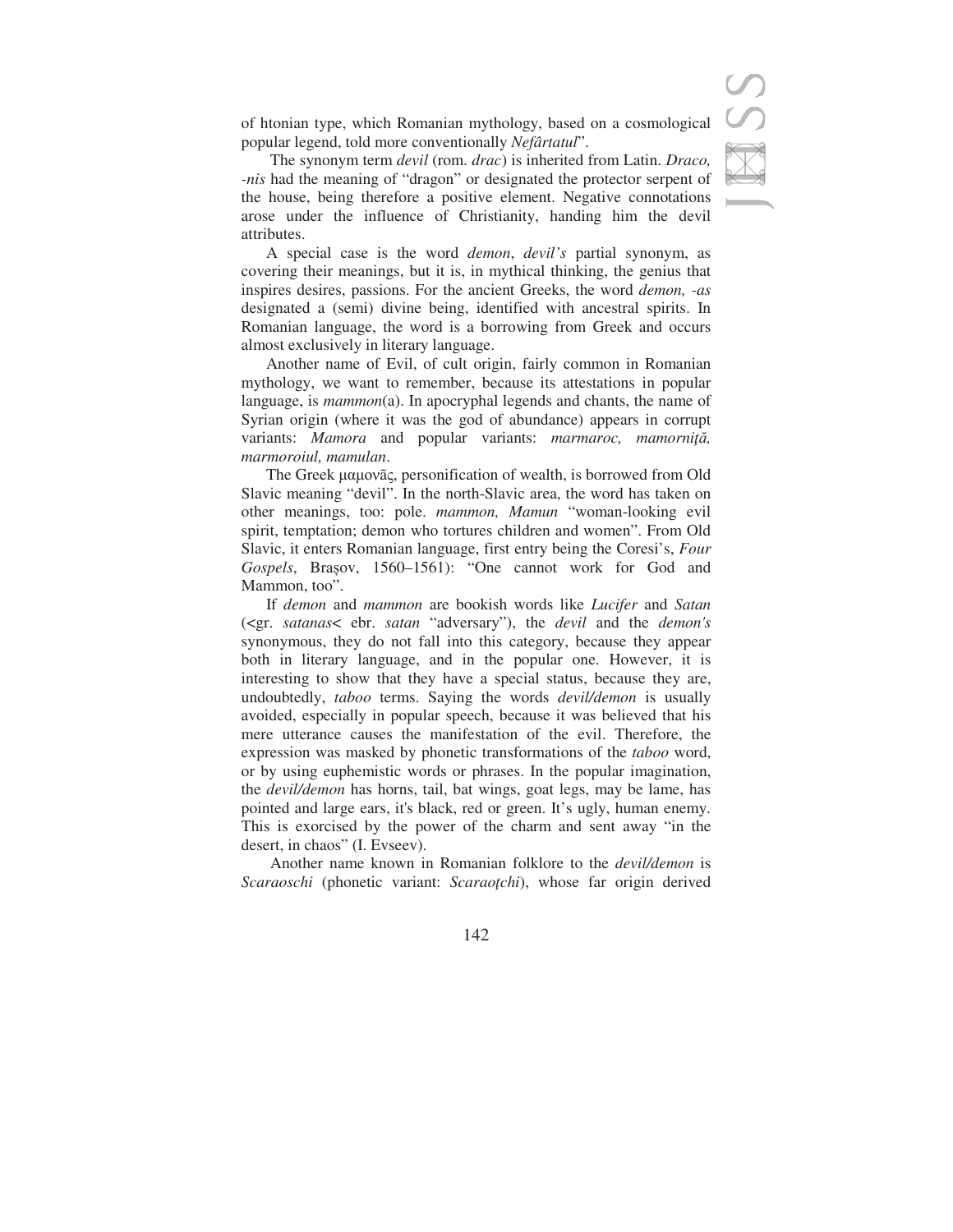from gr. *Ioχαριοτης* "Judas Iscariot", entered the Bulgarian and Serb, from where it came into Romanian.

A euphemism with a special status for the *devil/demon* is *Aghiu*, it is not created on Romanian field, as most of euphemisms in this category and it is not metaphorical, but it is borrowed from Greek. *Aghiu* is the comic name given by the people to *devil/demon* and it is, in Evseev opinion, "a typical case of degradation of meaning, of desacralization arising from an ambivalent perception of things and of essence in the popular thinking dialectic". The difference of meaning of this euphemism and wide range of examples we have quoted above is that the designated being, in addition to devilish attributes gets some elf specific attributes, thereby diminishing its negative connotation. Diminutive form of the name itself indicates a kind of familiarity, even sympathy for him, feeling totally absent in the other euphemisms.

The etymon of *Aghiută* is the Greek 'άγιος "saint" and the diminutive form of Romanian has the meaning "little saint", took ironic or euphemistically.

It is more likely that the relative sympathy betrayed by the diminutive form to due to reduced negative connotations – I. Evseev even mentions that "old ladies spells seem to be one of the specialties of Aghiuță" - than a certain "relic of an archaic demonological cult operating hidden in the wizardly countryside" as inferred V. Kernbach.

The impressive number of euphemisms that this mythical-religious character is called, proves, as we said, his central place in Romanians beliefs.

It is important to specify that only the etymology of the term is not sufficient to establish with certainty the status of the name and mythical representation concerned, but it is needed a comparative research of attributes and characteristics of that being in two (or more cultures) in which it is present.

In primitive societies, the word was considered consubstantial the appointed reality. It was able to trigger unmanageable forces; therefore their power was harnessed in incantations, spells, curses and even exorcisms.

In societies of the past, granting the name of a character or deities had ritual significance and of an act of God. Revealing etymology and meaning originating the names and putting them in relation to the essence of mythical being called, there was a strong link between name and being called by it, based on the idea that in ancient and traditional cultures, the name was not a label affixed to the character or object, but it was viewed as essence and as its total substitute, getting, thus, the sacred qualities or magical forces. Therefore, the research of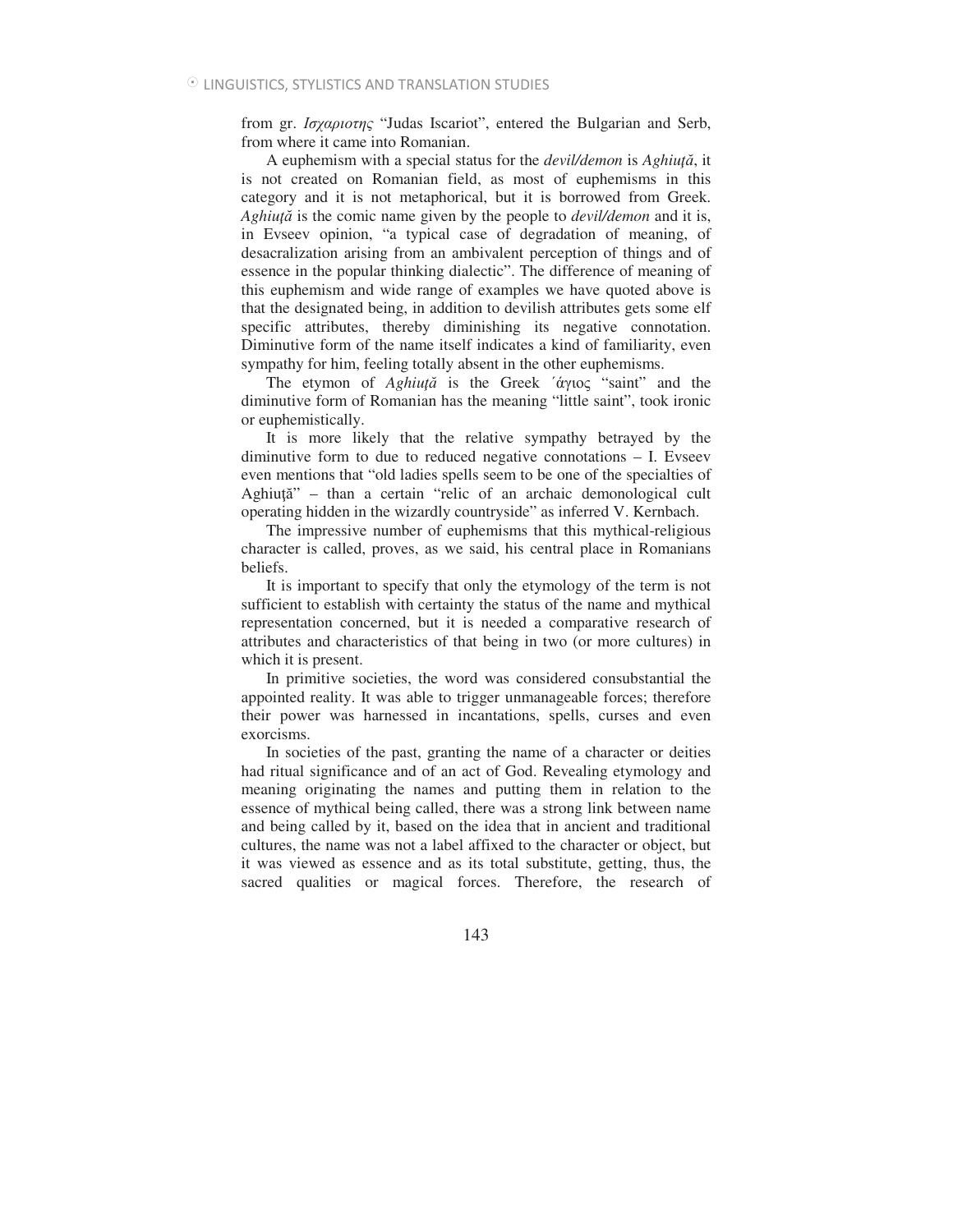etymologies of these names can provide direct and safe way to discover the ancient meanings of ethnic and cultural realities designated by word.

The strong faith, existing in popular culture, that really uttering the name of a deity may stir the evil forces held by this led to the replacement of these names and epithets by euphemisms. Among these names and nickname there are many similarities, one very obvious is that starting from the correspondence between the name and the meaning of certain attributes of being called (the case of folk etymologies, too). These correspondences can be physical, moral, behavioral or of function. As with nicknames, these names become model of being itself, in the sense that there is a certain matching between them and information obtained by researching the name, from the name-called correspondence, information is obtained on the latter.

A feature of particular interest and importance in the semantic evolution of words related to folk beliefs is the law of *taboo*, acting permanent, changing sometimes in a totally unexpected sense meanings of words. With the help of data provided by the study of popular beliefs we can explain, in some cases, seemingly bizarre meanings of a word or surprising ramifications of meaning, if words derived from the same root.

#### **REFERENCES:**

*\*\*\**, *Concise Oxford English Dictionary*, Oxford University Press, 2004, U.K. *\*\*\*,* DEX, *Dicionarul explicativ al limbii române* (1998), Institutul de Lingvistică "Iorgu Iordan", București, Editura Univers Enciclopedic, 1998.

\*\*\*, DOOM², *Dicionarul ortografic, ortoepic -i morfologic al limbii române* (2005), Editura Univers Enciclopedic, București, 2005.

\*\*\*, DSL, *Dicționar de științe ale limbii*, Editura Nemira, București, 2001.

Hasdeu, B. P., *Etymologicum Magnum Romaniae*, Editura Minerva, București, 1972–1976.

\*\*\*, MDN, Marcu, Florin, *Marele Dic1ionar de Neologisme*, Editura Saeculum Vizual, București, 2006.

Afloroaiei, Ștefan, *Ipostaze ale rațiunii negative*, Editura Științifică, București, 1991.

Avram, Andrei, *Contribuții etimologice*, Univers Enciclopedic, București, 1997. Avram, Andrei, *Probleme de etimologie: studii -i articole, note etimologice*, Univers Enciclopedic, Bucuresti, 2000.

Bogrea, Vasile, *Pagini istorico-filologice*, Editura Dacia, Cluj, 1971.

Brâncuș, Grigore, *Istoria cuvintelor*, Editura Coresi, București, 1991.

Brâncuș, Grigore, Vocabularul autohton al limbii române, Editura Științifică și Enciclopedică, București, 1983.

Caillois, Roger, *L'Homme et le Sacre*, Gallimard, Paris, 1963.